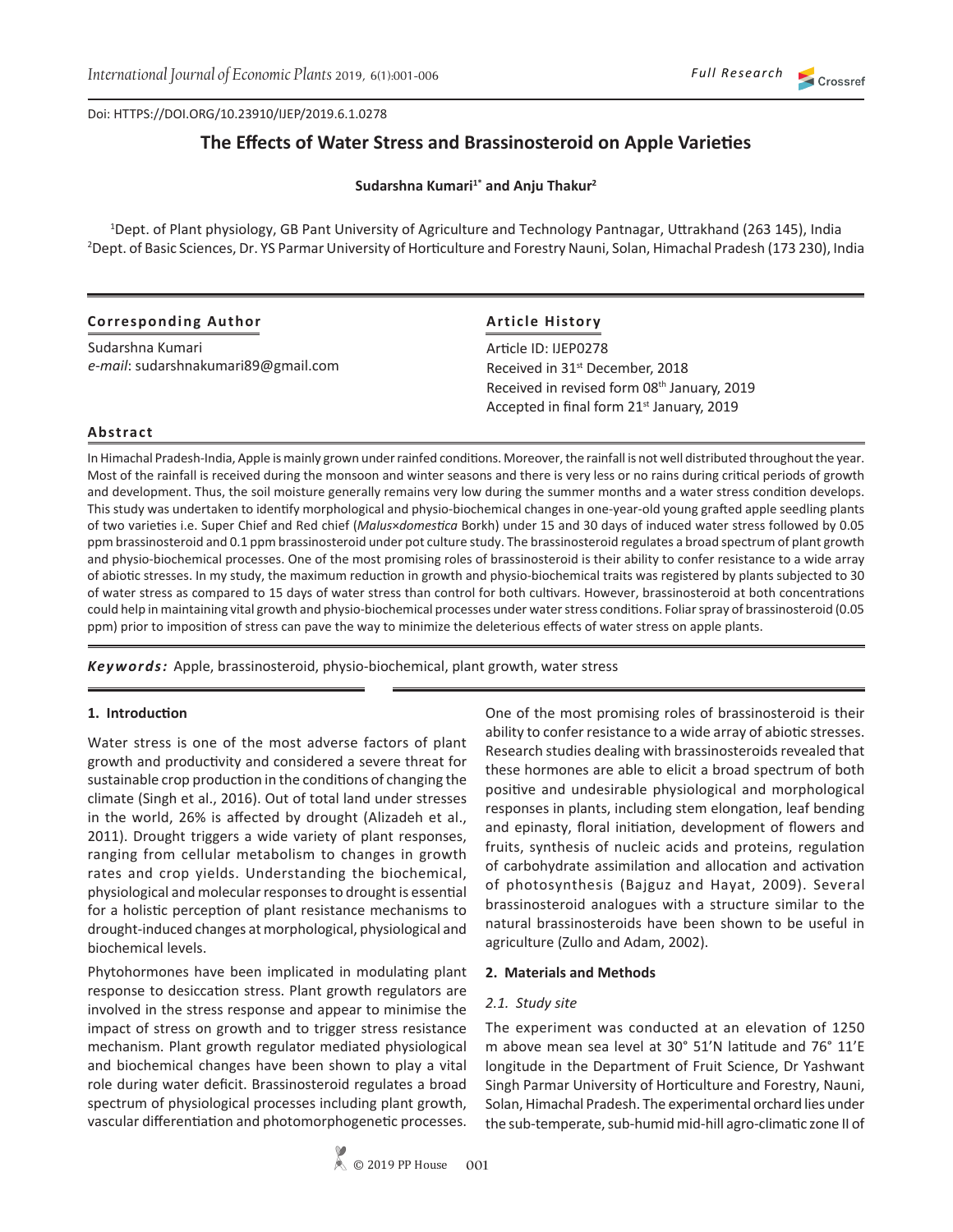Himachal Pradesh where, summer is moderately hot during May-June while, winter is quite severe during December-January. The annual rainfall ranges between 110-120 cm and the major amount of which is received from mid-June to September.

#### *2.2. Treatments and materials*

The suitable methodology has been used to understand the response of apple seedlings to different levels of imposed conditions of water stress alone and in combination with different concentrations of brassinosteroid under controlled conditions. One-year-old seedlings of apple varieties i.e. Super chief and Red chief were planted in plastic pots of 85×30 cm<sup>2</sup> (diameter×height) and filled with soil and FYM (3:1). Planting was done under natural condition, in the first week of February 2016. Various treatments comprised:  $T_i$ - Control (No water stress), T<sub>2</sub>- Water stress for 15 days, T<sub>3</sub>- Brassinosteroid 0.05 ppm followed by 15 days water stress,  $T_{\rm 4}$ - Brassinosteroid 0.10 ppm followed by 15 days water stress,  $T_{5}$ - Control (To compare 30 days water stress),  $T_{6}$ - Water stress for 30 days,  $T_{7}$ - Brassinosteroid 0.05 ppm followed by 30 days water stress,  $T_{\rm s}$ - Brassinosteroid 0.10 ppm followed by 30 days of water stress. Water stress conditions were imposed by withholding watering for 15 and 30 days respectively. Before subjecting plants of both varieties to water stress conditions, pots were brought to the field capacity.

#### *2.3. Observations recorded*

Well-watered control was maintained at nearly field capacity for comparison. The plants were allowed to experience water stress conditions for 15 and 30 days withholding water. Observations regarding growth parameters, viz. plant height, leaf area, root/shoot fresh and dry weight and root: shoot were recorded according to standard procedures and transpiration rate and stomatal conductance with LICOR-6200 portable photosynthesis system during the study. Total free amino acid content in leaves of same age of unstressed and stressed plants was estimated by the method described by Lee and Takahasi, 1996. Proline content was estimated by the method of Singh et al., 1972. The method of Nelson (1944) was adopted for the determination of total soluble sugars. Same procedure for extraction of Catalase enzyme was followed as per the peroxidase Abohatem et al. (2011). Data on plant growth, physiological and biochemical characteristics of apple cultivars to determine the significance of differences were analyzed by using Completely Randomized Design (CRD) with three replications. All data were subjected to tcal <t value carried out using SPSS computer package (SPSS Inc. USA).

### **3. Results and Discussion**

### *3.1. Plant growth parameters*

Withholding water from planted pots leads to the reduction in plant height and physio-biochemical it is evident from the data presented in Table 1 and 2. The differential response of two varieties of apple i.e. Super chief and Red chief to Table 1: Effect of water stress and brassinosteroid on apple varieties viz. Super chief and red chief

| Growth parameter   | Super chief | Red chief | $\rm{t_{cal}}$ |
|--------------------|-------------|-----------|----------------|
|                    | Mean        | Mean      |                |
| Plant height       | 78.87       | 68.73     | 0.14           |
| Number of branches | 2.09        | 1.96      | 0.12           |
| Collar diameter    | 7.18        | 7.08      | 0.16           |
| Root length        | 73.75       | 63.76     | 0.13           |
| Leaf area          | 45.05       | 41.06     | 0.14           |
| Shoot fresh weight | 58.83       | 53.77     | 0.14           |
| Shoot dry weight   | 27.97       | 20.07     | 0.08           |
| Root fresh weight  | 54.39       | 44.42     | 0.12           |
| Root dry weight    | 24.18       | 14.68     | 0.14           |
| Root:shoot Ratio   | 0.90        | 0.73      | 0.19           |
|                    |             |           |                |

Table 2: Effect of water stress and brassinosteroid on apple varieties viz. super chief and red chief

| Growth parameter                 | Super chief | Red chief | $\rm t_{\rm cal}$ |
|----------------------------------|-------------|-----------|-------------------|
|                                  | Mean        | Mean      |                   |
| Photosynthetic rate              | 9.22        | 9.09      | 0.26              |
| Chlorophyll fluorescence         | 0.71        | 0.68      | 0.18              |
| Transpiration rate               | 26.45       | 24.83     | 0.20              |
| Stomatal conductance             | 0.69        | 0.67      | 0.15              |
| Canopy temperature<br>depression | 2.00        | 1.91      | 0.13              |
| Water use efficiency             | 0.35        | 0.36      | 0.23              |
| Net assimilation rate            | 0.01        | 0.01      | 0.15              |
| Total free proline               | 71.20       | 70.64     | 0.13              |
| Total free amino acids           | 6.63        | 6.91      | 0.08              |
| Soluble sugars                   | 43.22       | 42.49     | 0.08              |
| Catalase activity                | 0.72        | 0.71      | 0.07              |
| Peroxidase activity              | 0.32        | 0.32      | 0.04              |
| Drought tolerance<br>efficiency  | 89.02       | 81.57     | 0.22              |
| Soil moisture content            | 16.19       | 16.17     | 0.30              |

water stress and brassinosteroids is given in Table 1 t-test indicates that tcal < t table value at 60 i.e. 2.60. Therefore, it is evident that all the treatments exhibited the same effect on both varieties i.e. Super chief and Red chief for all the growth indices i.e. Plant height, number of branches, collar diameter, root length, leaf area, shoot fresh weight, shoot dry weight, root fresh weight, root dry weight and root-shoot ratio.

### *3.2. Physio-chemicals parameters*

The differential response of two varieties of apple i.e. Super chief and Red chief to water stress and brassinosteroids is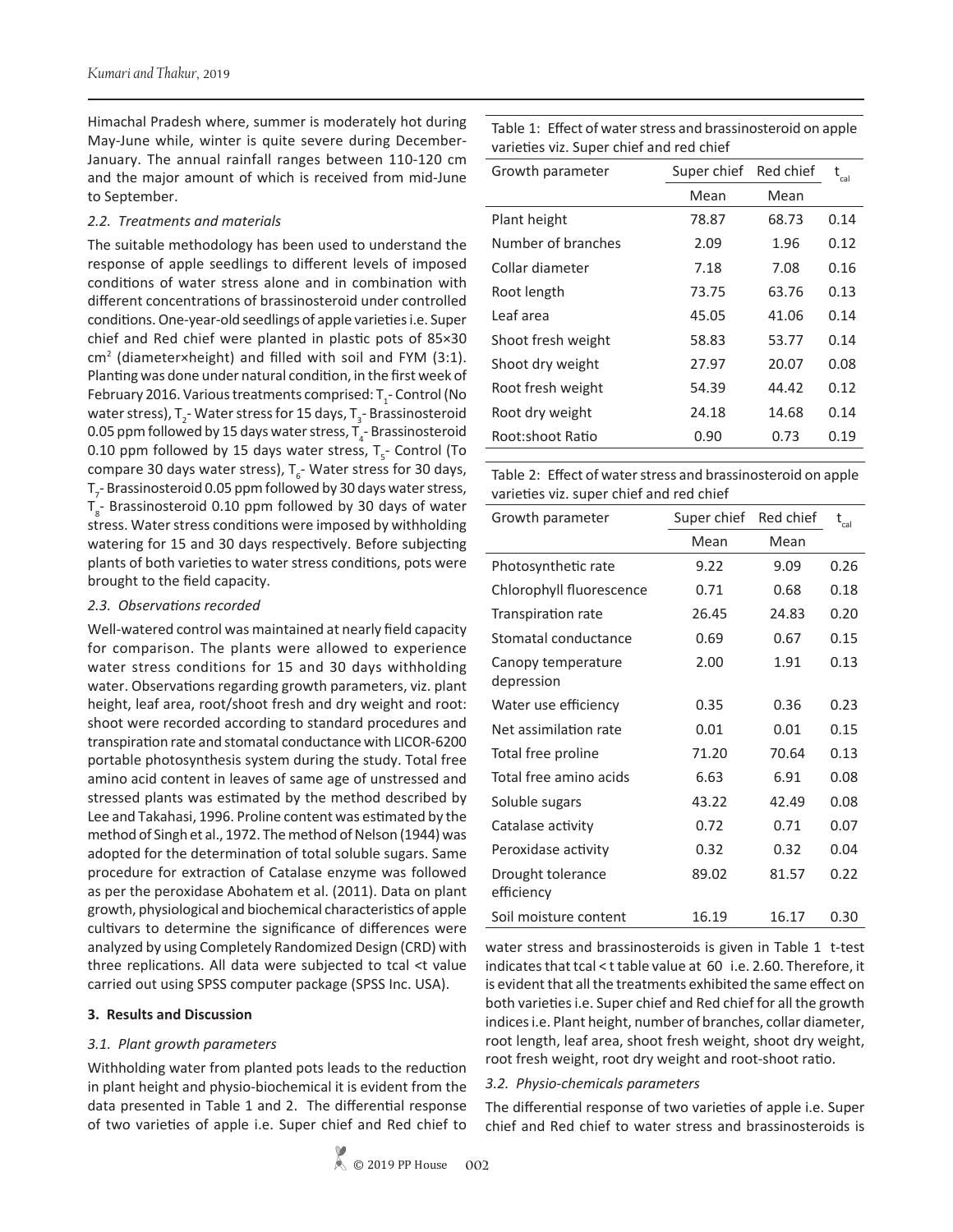given in Table 2. T-Test indicates tcal <t table value i.e. 2.60 at 60. Therefore, it is evident that all the treatments exhibited the same effect on both varieties i.e. Super chief and Red chief for all the physio-biochemical parameters i.e. Photosynthesis, chlorophyll fluorescence, canopy temperature depression, transpiration rate, stomatal conductance, water use efficiency, net assimilation rate, total free amino acid, total free proline, total soluble sugars, peroxidase and catalase. The treatments have also the similar effect on drought tolerance efficiency and soil moisture content in both varieties i.e. Super chief and Red chief respectively.

During the course of the present investigation the physiobiochemical parameters i.e. photosynthetic rate, chlorophyll fluorescence, canopy temperature depression, stomatal conductance, transpiration rate and water use efficiency were significantly influenced both by treatments as well as durations in one-year-old plants of both varieties viz. Super chief and Red chief. Our studies revealed that in both varieties, maximum photosynthesis and chlorophyll fluorescence were recorded in control i.e. unstressed plants, whereas minimum was observed in stress alone (Table 1-2). Sharma (1998) reported similar findings in apple and almond, respectively. Water stress suppresses the photosynthesis by reducing the leaf area, closing the stomata and checking the activity of dehydrated protoplasmic machinery (Taiz and Zeiger, 1998). Alleweldt and Ruhl (1982) also reported 33 to 48% reduction in photosynthetic rate in plants grown under water stress conditions. Boyer (1976) noted that photosynthesis was partially or completely inhibited by water stress, but prolonged water deficits resulted in photosynthetic acclimation to water stress. Our finding indicated a parallel decline in photosynthesis and stomatal conductance. The linear correlation between photosynthesis and stomatal conductance in apple trees under water stress might be responsible for the reduction in leaf area and photosynthetic rate (Davies and Lakso, 1979). Water limitation has numerous effects on photosynthesis that have been reported extensively. The initial effect of water limitation on photosynthesis is usually due to stomatal closure, which may close because of root signal because of low turgor pressure in guard cells. Non-stomatal inhibition of photosynthesis during water stress normally accounts for a larger proportion of photosynthetic inhibition as water potential becomes lower. All these inhibitions may occur concurrently (Osmond and Grace, 1995). Our studies indicated that brassinosteroid at both concentrations was found beneficial in contracting the deleterious effects of water stress on physiological parameters. This is in concurrence with the findings of Yuan et al. (2010) who reported that stomatal conductance and net photosynthetic rate of tomato seedlings were significantly decreased by water stress, whereas 24-epibrassinosteroid application significantly increased photosynthetic rate while it decreased stomatal conductance after water cessation.

During the course of present investigations, water stress led

to the reduction in chlorophyll fluorescence (Fv/Fm) which indicates the quantum efficiency of PS-II. It is well established that PS II plays a key role in photosynthetic response to drought and unfavourable environmental conditions (Misra et al., 2012). Balaguer et al. (2002) also reported reduced chlorophyll fluorescence of PS II (Fv/Fm) in Banana under water stress conditions. Light harvesting and electron transport associated with photosystem-II is preferentially decreased as compared to that of photo system-I by water stress. Fluorescence by the light harvesting pigments of plants is one of the main pathways for the deactivation of photosystem II (responsible for over 95% of chlorophyll fluorescence). The amount of fluorescence is a complicated function of light captured by chlorophyll and the rate of electron flow of PS II. It is noteworthy that pretreatment of brassinosteroid (0.05 and 0.10 ppm) at both the concentration before the imposition of water stress could help in maintaining higher photosynthetic rate and chlorophyll fluorescence than that observed in stressed plants.

Water stress for 15 and 30 days led to the reduction in canopy temperature depression with a higher reduction in 30 days stressed plants. Pretreatment with brassinosteroid both at 0.05 and 0.10 ppm concentrations before imposing water stress resulted in reversing the effects of water stress by maintaining higher values of CTD as compared to stress. Thus, brassinosteroid was found beneficial in minimizing the deleterious effects of water stress on apple varieties i.e. Super chief and Red chief. In general, CTD has been used to assess plant water relationship because it represents an overall, integrated physiological response to drought and high temperature. CTD is affected generally by biological and environmental factors like water status of soil, wind, evapotranspiration, cloudiness, plant metabolism, air temperature and relative humidity (Reynolds et al., 2001). Higher CTD is a desirable parameter since it reflects the cooler canopies, which help in maintaining the proper balance between anabolic and catabolic processes and in minimizing the deleterious effects of water stress. Therefore, the canopy temperature depression also reflects the need for irrigation. Higher canopy temperature lower CTD is common in waterstressed plants (Helyes et al., 2006).

Transpiration rate and stomatal conductance decreased with the decrease in soil moisture content in both the varieties. The reduced transpiration rate might be due to depletion in the available soil moisture content under water stress conditions, which signals for the accumulation of abscisic acidlike substances in the leaves, which may ultimately cause the reduction in stomatal pore size and reduced transpiration rate. Bhardwaj (2010), who observed varying stomatal conductance in apple plant under different soil moisture regimes, have reported similar findings. The higher transpiration rates at -0.5 bar level of irrigation were attributed to the fact that under more frequent irrigations, the stomatal pore size increases (Misger and Kumar, 2008). Chandel and Chauhan (1990) have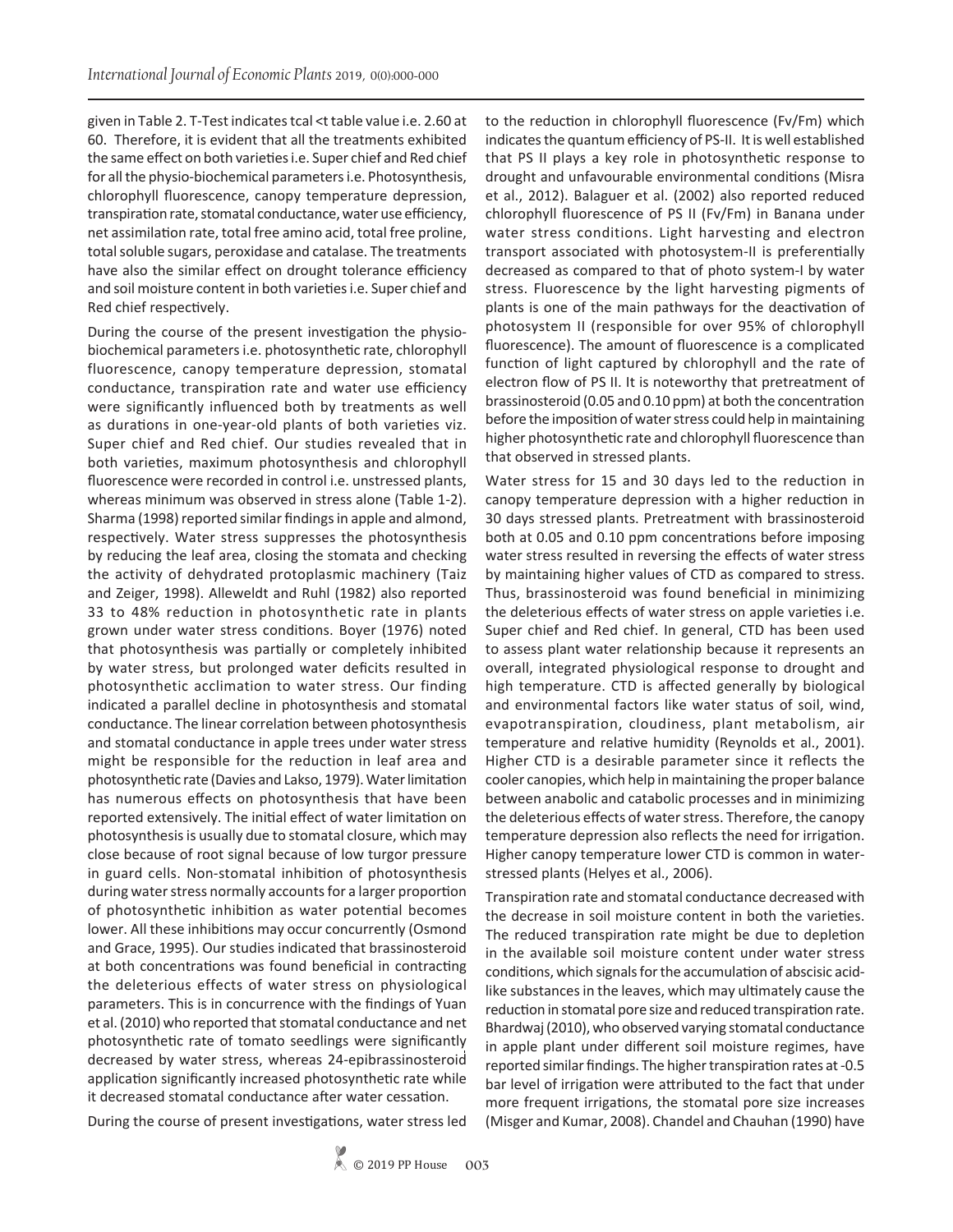also observed higher transpiration rate and lower stomatal resistance under frequent irrigation in apple. The lowest transpiration at -10.0 bar irrigation treatment might be due to the adaptive protective mechanism against moisture stress operative in the plants. At reduced availability of soil moisture, the resulting tendency of leaf for avoiding dehydration is to cause stomatal closure which further leads to the reduction in transpiration (Nath, 1993).

These studies revealed that total free proline, total free amino acids, soluble sugars, accumulated substantially at the advent of water stress in both the varieties i.e. Super chief and Red chief. In variety Super chief and Red chief maximum proline accumulation i.e. 36.70 and 36.95% respectively was registered by water-stressed plants. Proline accumulation is in agreement with the findings of earlier workers who have observed a significant increase in proline content at the advent of water deficit (Bhardwaj, 2010). Accumulation of proline in plant tissues is a clear marker for environmental stress, particularly in apple plants under drought stress (Yanbao et al., 2006). Proline is mainly a cytoplasmically compatible osmotic substance and highly soluble in water. So, higher accumulation of proline during water stress helps the plants to maintain higher internal water content by affecting osmotic potential (Ψs), a component of water potential, thus resulting in better drought adaptability. Proline and total free amino acids are often increased in water-stressed leaves. Proline act as an organic osmoregulator that can improve the drought resistance of plants (Yoshiba et al., 2006). There are several reports of an increase in sugars solution and proline in apple under drought stress. Jie et al. (2010) reported that under drought stress proline at high levels was accumulated in different organs of apple. The role of proline in the adaptation and survival of plants under drought stress was reported by Watanabe et al. (2000). Osmotic adjustment through the accumulation of cellular solutes, such as proline has been suggested as one of the possible means for overcoming the osmotic stress caused by the loss of water (Mccue and Hanson, 1990) in apple plants. High level of proline enables the plants to maintain low water potentially causing the accumulation of compatible osmolytes that allows additional water to be taken up from the environment, thus causing a buffering effect of water deficit within the organism (Mousa and Abdel Aziz, 2008). Underwater stress, proline concentration can reach up to 80% of the total amino acid pool. The biochemical defence system against abiotic stress involves the amino acid proline (an osmolyte) which acts as cellular protectors largely accumulated in several plant species in response to abiotic stress and scavenge reactive oxygen species (Ashraf and Foolad, 2007). Proline also serves as a sink for energy to regulate redox potentials, a hydroxyl radical scavenger (Sauter and Dietz, 2002), a solute that protects the macromolecules against denaturation as a means for reducing acidity in the cell. In addition, our studies have also indicated substantial increase in soluble sugar content up to 69.34% over the control as well

as total free amino acids content up to 125% over the control in plants subjected to 30 days of water stress as compared to 15 day stress duration, which can play an important role to overcome the deleterious effects of water stress in varieties Super chief and Red chief. Several investigators have reported the increase in soluble sugars with increasing water stress (Murakeozy et al., 2003). Accumulation of sugars has a direct connection with the physiological process such as photosynthesis, materials transfer and respiration (Pinheiro et al., 2004). Accumulation of free amino acid content in leaves of water deficit plants induced by water stress plays an important role in osmoregulation. Rai et al. (2003) observed that survival and growth of plants in water stress conditions is the result of adaptation processes such as ion transport; compartmentation of an osmotic solute; synthesis and their accumulation, which leads to the osmotic adjustment and protein, turn over for cellular repair. The increased accumulation of amino acid content is valued in response to osmotic stress since the early accumulation of free amino acid content can contribute to a greater level of stress tolerance. Soluble sugars may function as a typical osmoprotectant, stabilizing cellular membranes and maintaining turgor pressure. Therefore, soluble sugars have been specified as potential osmoregulators since, elevated sugar levels relative to control in stressed plants may contribute to the turgor maintenance (Raggi, 1994).

Brassinosteroids resulted in the enhanced accumulation of osmolytes i.e. sugars, amino acids and proline. Osmolytes play a significant protective role in plant responses to water stress and resistance. Farooq et al. (2009) also observed that the application of BRs increased the free proline levels in rice under drought stress. The findings of the present investigation suggest that BRs are playing a positive role in combating water stress by enhancing the levels of osmoprotectants, metabolites and the activities of enzymes in both cultivars. Our studies revealed that activity of enzymes i.e. catalase and peroxidase were significantly influenced both by treatments and durations in both the varieties i.e. Super chief and Red chief. Maximum catalase and peroxidase activities were observed for 30 days of stress which was followed by pretreatment with brassinosteroid 0.05 and 0.10 ppm before imposing water stress than control i.e. unstressed plants. The findings are in conformity with those of Anuradha and Rao (2001) who observed that exogenous application of brassinosteroid resulted in enhanced tolerance to abiotic stresses in rice. The mitigation of water stress by brassinosteroid was associated with increased scavenging activity and removal of reactive oxygen species as reflected by elevated activities of antioxidant enzymes, catalase and peroxidase. In general, oxidative stress can cause the eventual death of plants due to excessive  $H_{2}O_{2}$  accumulation. Since stress factors provoke enhanced production of  $H_2O_2$ metabolizing enzymes such as superoxide dismutase, catalase, ascorbate peroxidase, peroxidase and glutathione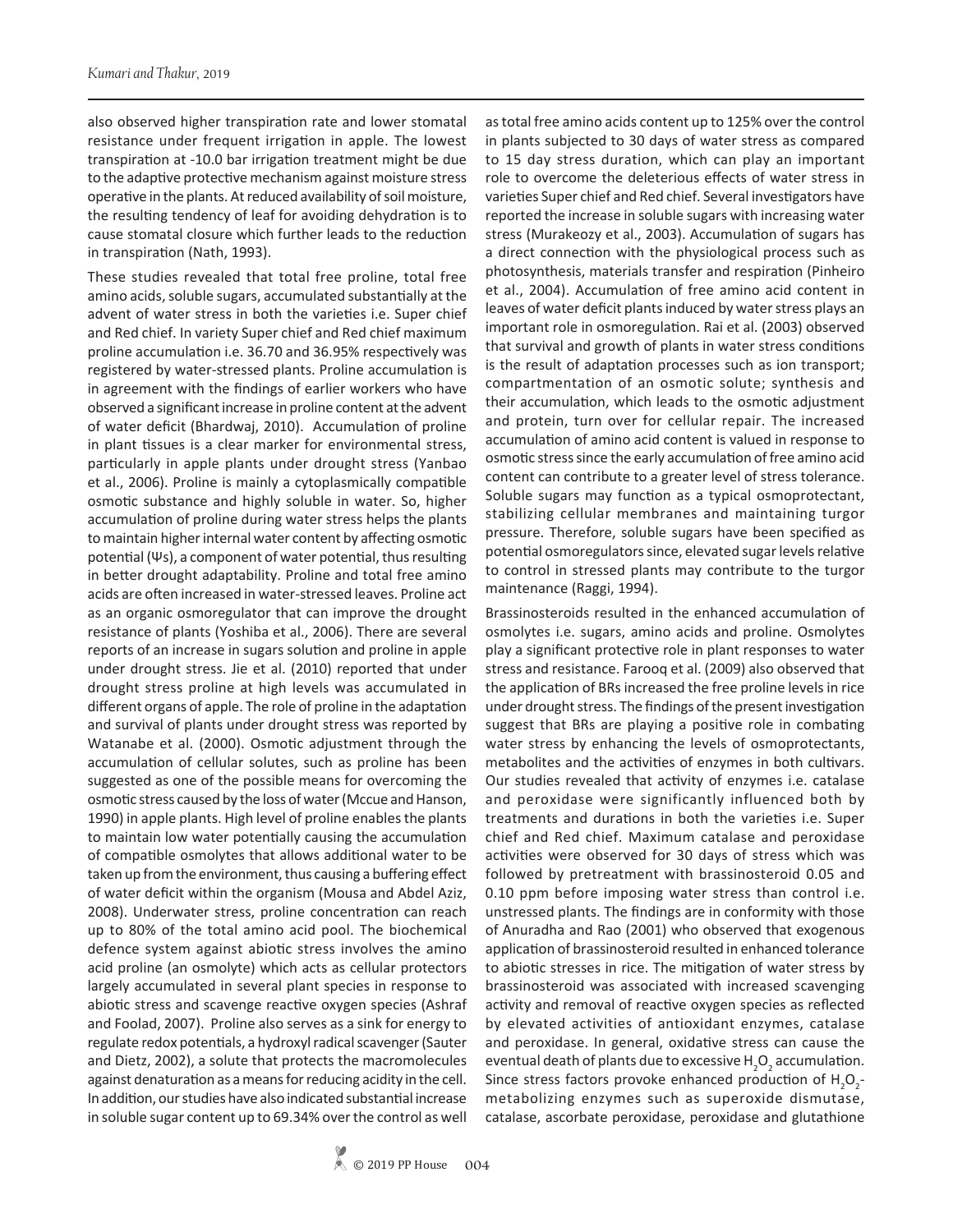sulfotransferases (Sofo et al., 2015). Phytotoxicity from water stress is closely related to the production of reactive oxygen species in plants. An imbalance between ROS production and ROS scavenging leads to oxidative burst. ROS can react with lipids, DNA and proteins, and causes membrane damage and enzyme inactivation resulting in inhibition of plant growth (Mittler, 2002). In order to scavenge ROS and to counter oxidative stress, plants evolved an efficient antioxidant defence system. In our studies, increase in activity of peroxidase and catalase enzyme in stressed plants pretreated with brassinosteroid seems to cope with the harmful effects of water stress. However, it is observed that pants pre-treated with brassinosteroid 0.05 and 0.10 ppm could maintain the significantly higher activity of peroxidase and catalase in stressed plants. These findings are in conformity with those of Bajguz and Hayat (2009) who reported that BRs could regulate antioxidant enzymes such as catalase etc. in plants under different stress conditions. Fariduddin et al. (2009) also showed that 28- homobrassinoloid treatment could elevate antioxidant system including the peroxidase, catalase etc. in *Brassica juncea*.

## **4. Conclusion**

Water stress for 15 and 30 days led to reduction in growth characteristics with higher reduction in 30 days stressed plants. Pre-treatment with brassinosteroid both at 0.05 and 0.10 ppm concentration prior to imposing water stress helped in minimizing the deleterious effects of water stress on apple varieties i.e. Super chief and Red chief both, however 0.05 ppm was more effective in counteracting the effect of water stress.

### **5. Acknowledgement**

Authors are highly thankful to the facilities and funds provided by Dr. Yashwant Singh Parmar University of Horticulture and Forestry, Nauni, Solan 173 230 (H.P.) India.

## **6. References**

- Abohatem, M., Zouine, J., Harami, I.E., 2011. Low concentration of BAP and high rate of subcultures improve the establishment and multiplication of somatic embryos in date palm suspension cultures by limiting oxidative browning association with high levels of totalphenols and peroxidase activities. Scientia Horticulturae 130, 344–348.
- Alizadeh, A., Alizade, V., Nassery, L., Eivazi, A., 2011. Effect of drought stress on apple dwarf rootstocks. Technical Journal of Engineering and Applied Sciences 3, 86–94.
- Alleweldt, C., Ruhl, E., 1982. Untersuchungen Zum Gaswechsel der Rebe. Vitis. Acta Horticulturae 171, 305–314.
- Anuradha, S., Rao, S.S.R., 2001. Application of brassinosteroids to rice seeds (*Oryza sativa*) reduced the impact of salt stress on growth, prevented photosynthetic pigment loss and increased nitrate reductase activity. Plant

Growth Regulators 40, 29–32.

- Ashraf, M., Akram, A.N., Arteca, R.N., Foolad, M.R., 2010. The physiological, biochemical and molecular roles of brassinosteroids and salicylic acid in plant processes and salt tolerance. Critical Reviews in Plant Sciences 29, 162–190.
- Bajguz, A., Hayat, S., 2009. Effects of brassinosteroids on the plant responses to environmental stresses. Plant Physiology and Biochemistry 47, 1–8.
- Balaguer, L., Pugnaire, F.I., Martinez, F.E., Armas, C., Valladares, F., Manrique, E., 2002. Ecophysiological significance of chlorophyll loss and reduced photochemical efficiency under extreme aridity in *Stipa tenacissima* L. Plant Soil 240, 343–352.
- Bhardwaj, K., 2010. *Influence of rootstocks and pbr's on growth and physiology of apple under different soil moisture regimes*. Thesis. Dr. Y.S. Parmar University of Horticulture & Forestry, Nauni-173230, Solan (H.P.)
- Bhardwaj, R., Arora, N., Sharma, P., Arora, H.K., Thukral A.K., 2010. *Stress protective properties of brassinosteroid in plants.* Department of Botanical and Environmental Sciences, Guru Nanak Dev University, Amritsar, India. 1–23.
- Boyer, J.S., 1976. Water deficits and photosynthesis. *In*: Kozlowski T T (editor). Water deficits and plant growth Vol. IV, Acad. Press, New York, 153–190.
- Chandel, J.S., Chauhan, J.S., 1990. Effect of rootstocks and soil moisture stress on growth and vigour of apple (*Malus domestica* Borkh.) cv. Starking Delicious. Punjab Horticultural Journal 30, 162–170.
- Davies, F.S., Lakso, A.N., 1979. Water relations in apple. Changes in water potential deficits and plant growth. Acad. Press, New York, 153–190.
- Fariduddin, Q., Khripach, S., Hasan, S.A., Ali, B., Hayat, S., Ahmad, A., 2009. Effect of 28- homobrassinolide on the drought stress-induced changes in photosynthesis and antioxidant system of *Brassica juncea* L. Acta Physiol. Plant 31, 889–897.
- Farooq, M., Wahid, A., Basra, S.M.A., Din, I.U., 2009. Improving the water relations and gas exchange with brassinosteroids in rice under drought stress. Journal of Agronomy and Crop Science 195, 262–269.
- Helyes, L., Pek, Z., McMichel, B., 2006. Relationship between the stress degree-day index and biomass production and effect and timing of irrigation in snapbean (*Phaseolus vulgaris*). Acta Botanica Hungarica 48, 3–4.
- Jie, Y.Y., John, G., Streeter, Ferree, D.C., 2010. Influence of soil drought stress on photosynthesis, carbohydrates and the nitrogen and phosphorus absorb in different section of leaves and stem of Fugi/M.9EML, a young apple seedling. African Journal of Biotechnology 9, 5320–5325.
- Lee, Y.P., Takashasi, T., 1966. An improved colorimetric determination of amino acids with the use of Ninhydrin. Analytical Biochem 14, 71–77.

Mccue, K.F., Hanson, A.D., 1990. Drought and salt tolerance: